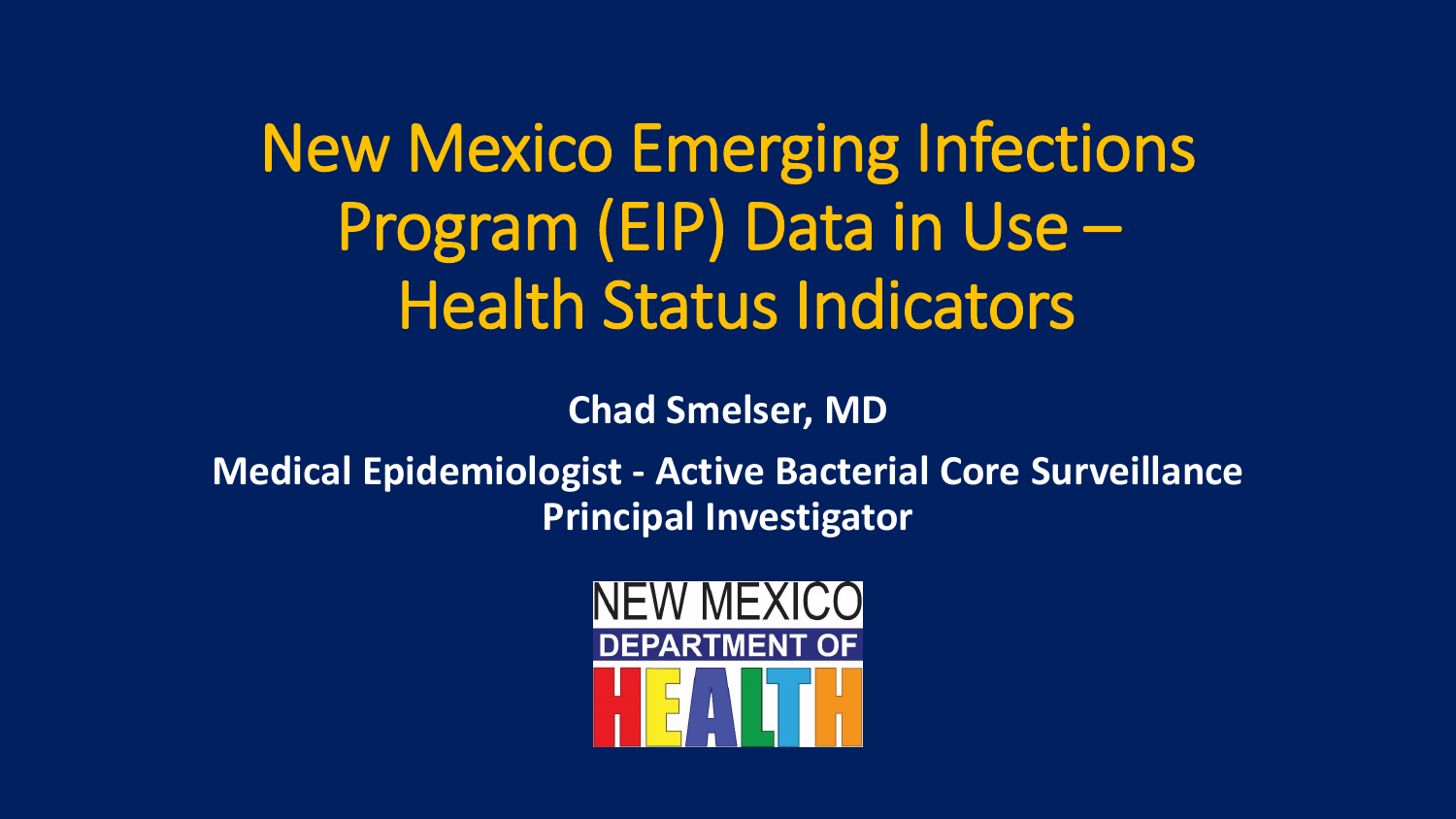## **Objectives**

- **Understand use of EIP Data in New Mexico for establishing Health Status Indicators (HSI)**
- **Learn about and how to access the New Mexico Indicator Based Information System**
- **Understand EIP related NMDOH Health Status Indicators**
- **Learn how NMDOH is working to improve these HSIs**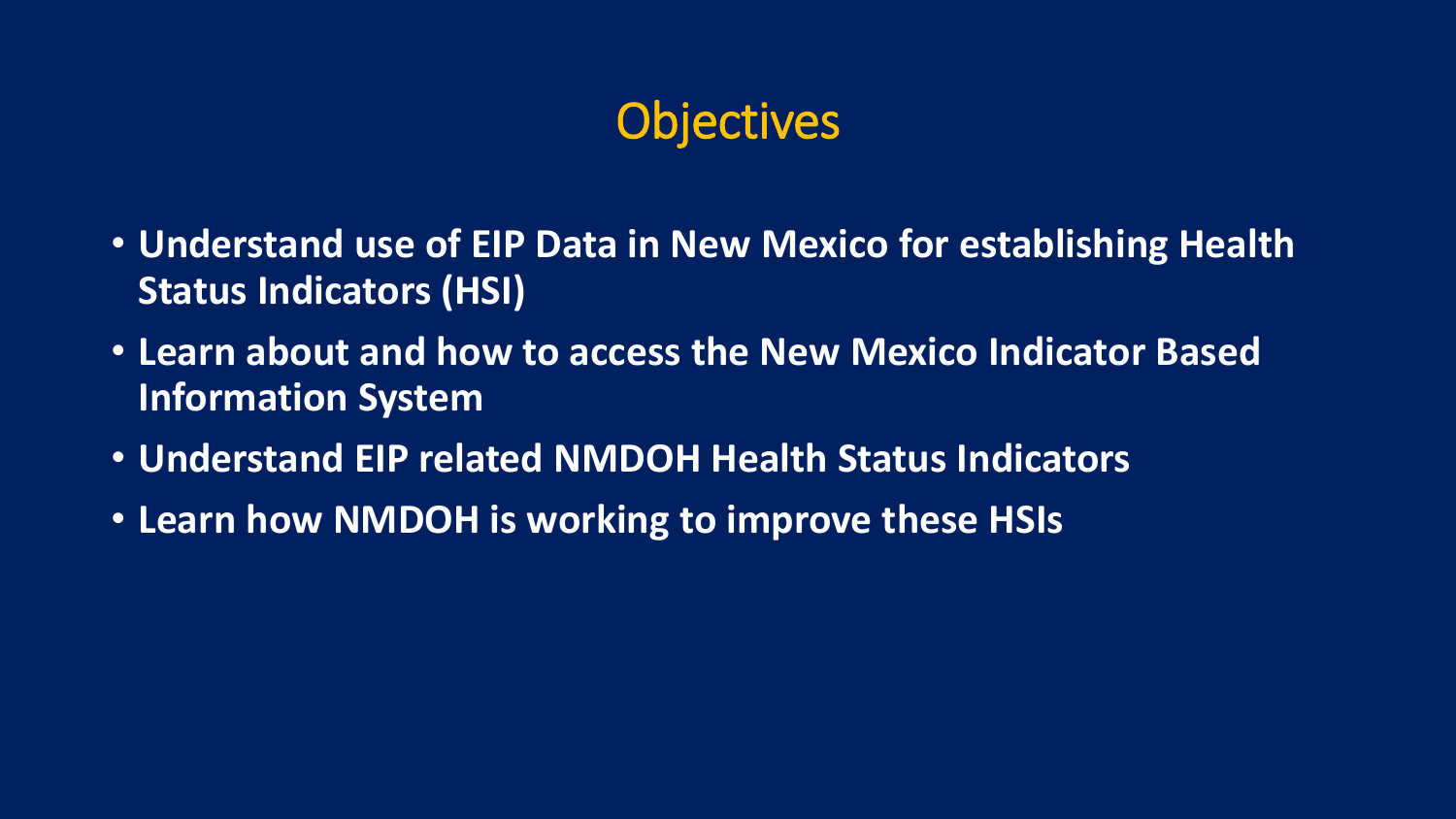#### NMDOH Strategic Plan

- **NMDOH Mission is to promote health and wellness, improve health outcomes, and assure safety net services for all people in New Mexico.**
- **The Strategic Plan is a tool to…establish priorities, align resources, improve and strengthen operations, and ensure that all staff understand the Department's goals and recognize how they can contribute to achieving them**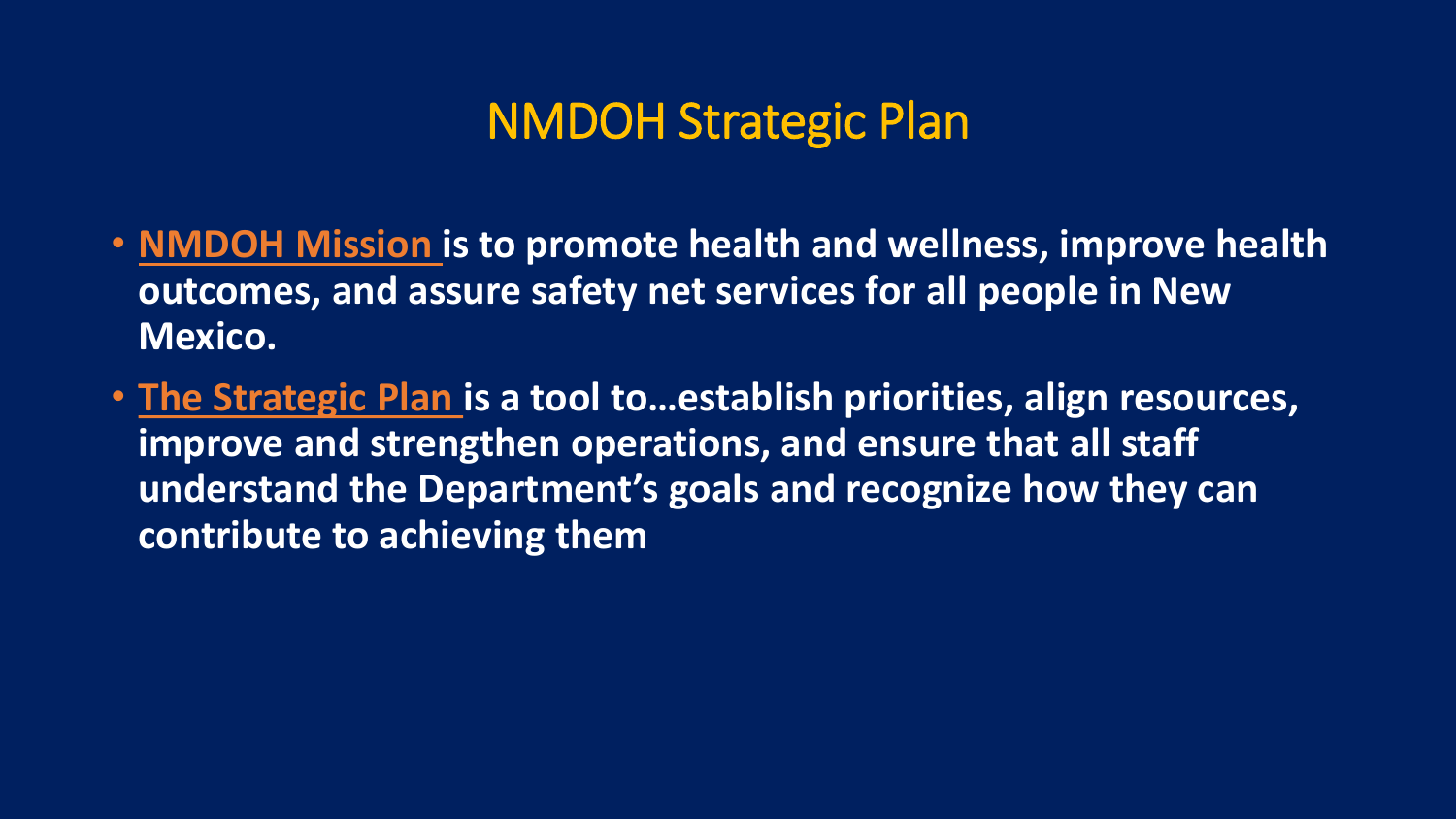### Health Status Indicators

- 32 indicators that simply and clearly articulate the Department's belief in and commitment to improving population health
- The Indicators are observable, measureable, quantitative expressions of anticipated improvements that NMDOH expects following the execution of the FY17 – 19 Strategic Plan.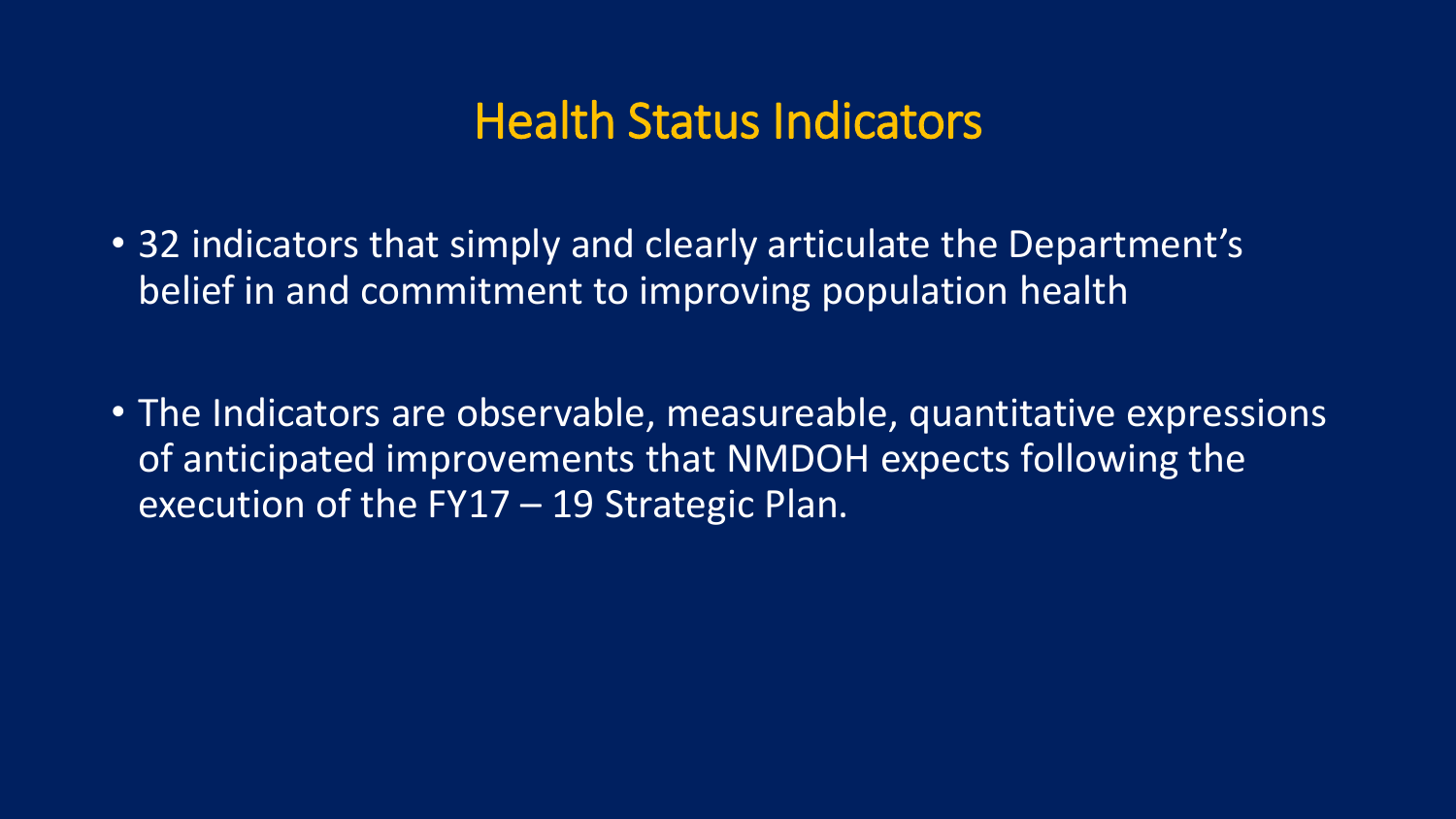## New Mexico's Indicator-Based Information System (NM-IBIS)

- **NM-IBIS is your source for data and information on New Mexico's priority public health issues.**
- **https://ibis.health.state.nm.us/about/Welcome.html**
- **[NM-IBIS Overview -](https://www.google.com/url?sa=t&rct=j&q=&esrc=s&source=web&cd=1&cad=rja&uact=8&ved=0ahUKEwjK44H3n5nPAhXD8YMKHSzsCL4QtwIIHjAA&url=https://www.youtube.com/watch?v%3DY9uPBdZcv-w&usg=AFQjCNHQ_Nfj76K6xWn4155bh5HThLy3ew) YouTube**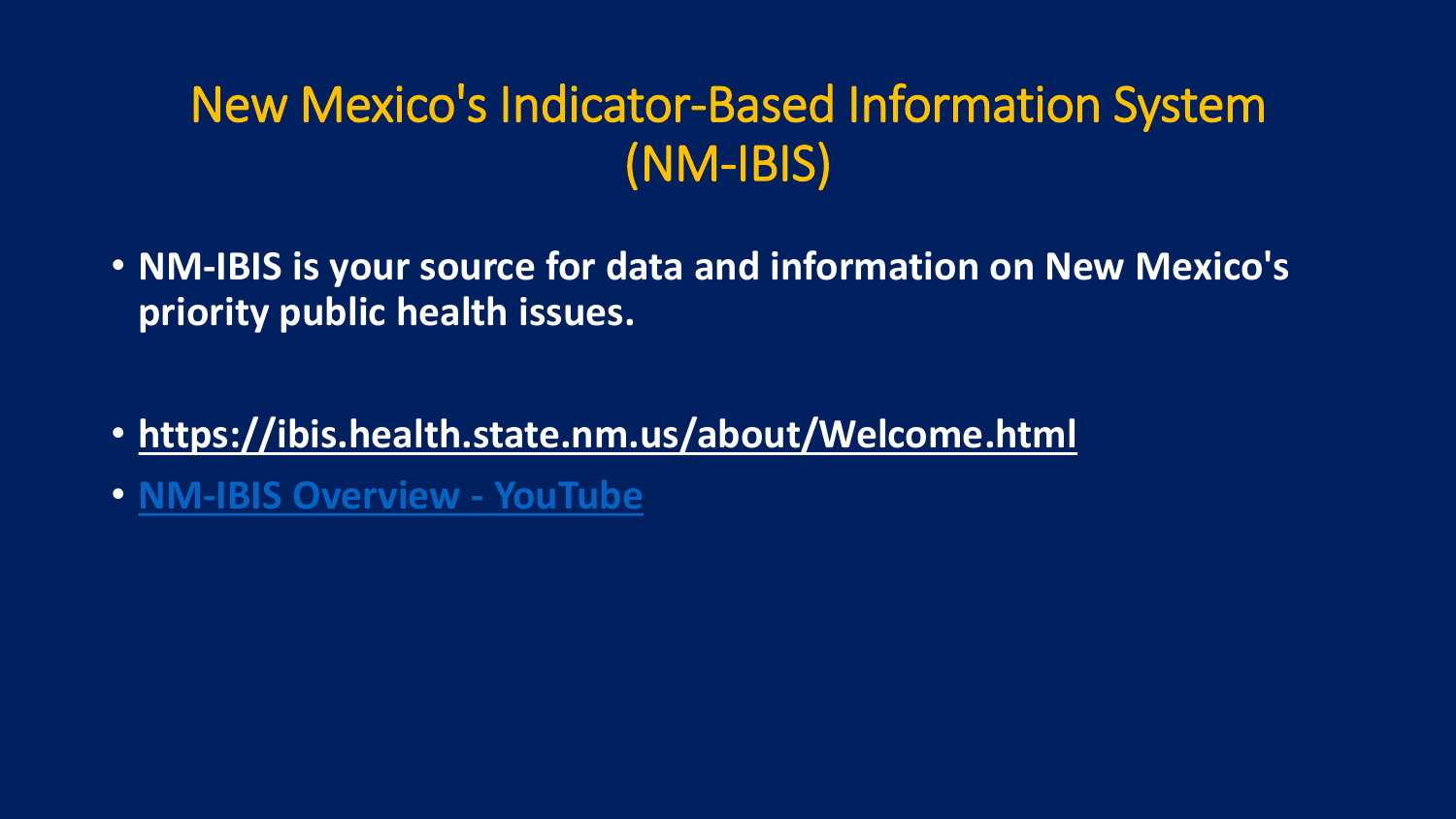| map <sub>Resources</sub> Path: NM-IBIS » about | <b>PUBLICHEALTH &amp; M</b><br><b>Example: Algalth @</b> Mew Mexico's Indicator-Based Information System (NM-IBIS)<br>Monitoring New Mexico's Health | Search this website           |
|------------------------------------------------|------------------------------------------------------------------------------------------------------------------------------------------------------|-------------------------------|
|                                                | About NM-IBIS O Health Topics + Health Indicator Reports + Explore Communities + Explore Datasets + Resources +                                      |                               |
|                                                |                                                                                                                                                      |                               |
| Welcome                                        | Welcome to NM-IBIS - New Mexico's Public Health Data Resource                                                                                        |                               |
| Contents and Usage                             | <b>Find information on Health Topics:</b>                                                                                                            | <b>New Pactors Topic Page</b> |
| What's New?                                    | . Health Care Coverage and Cost                                                                                                                      | Health.                       |
| <b>Contact Information</b>                     | • Mental Health                                                                                                                                      |                               |
|                                                | • select from ALL HEALTH TOPICS                                                                                                                      |                               |
|                                                |                                                                                                                                                      |                               |

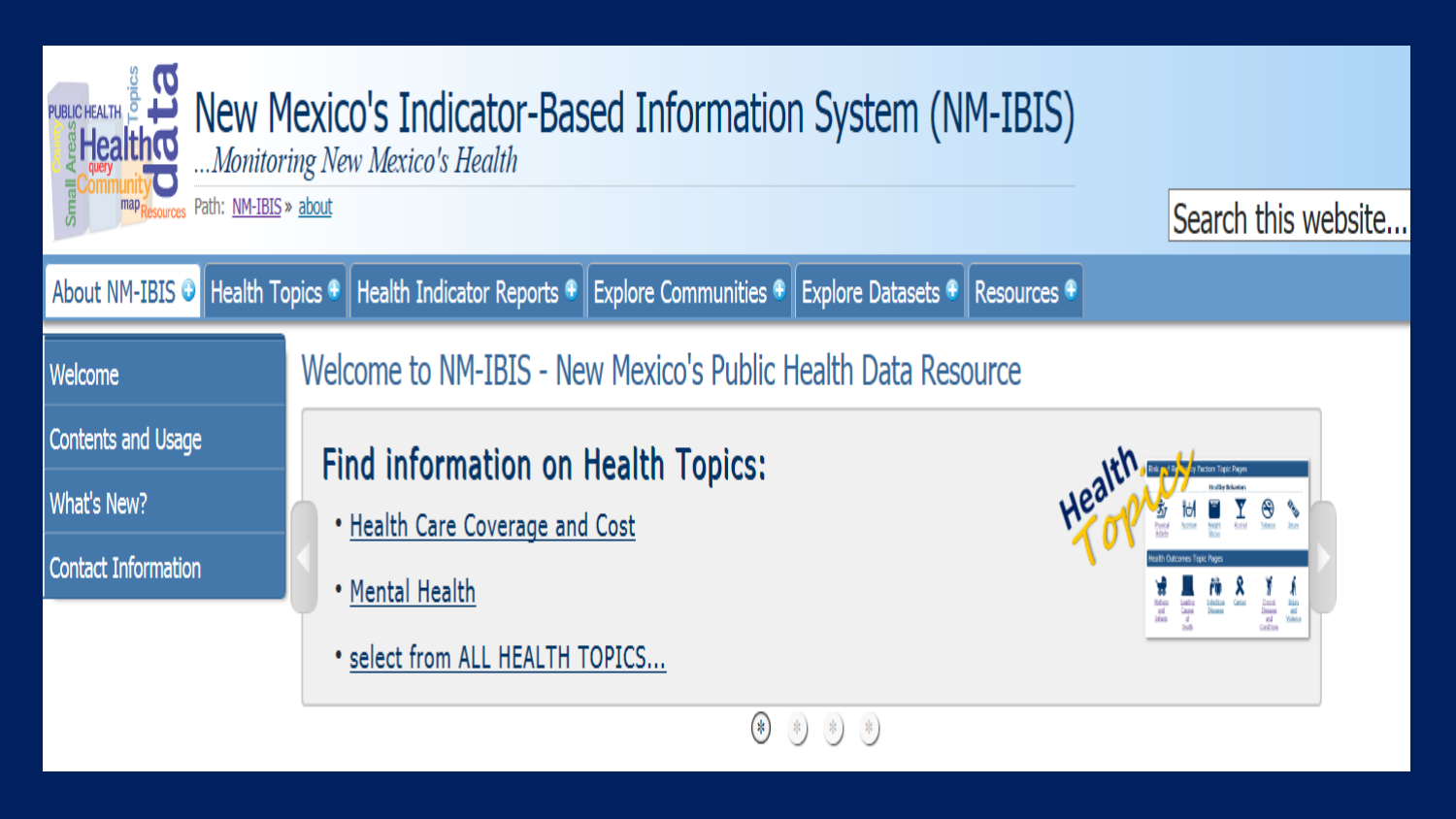#### Pneumonia and Influenza (P&I) Death Rate

- **Ranks in the top 10 leading causes of death in United States & New Mexico**
	- **~ 50,00 deaths in U.S.**
	- **~ 300 deaths in New Mexico**
- **Often one of the 5 leading causes of death in certain populations**
	- **Children (1-4 years) and adults (85+ years)**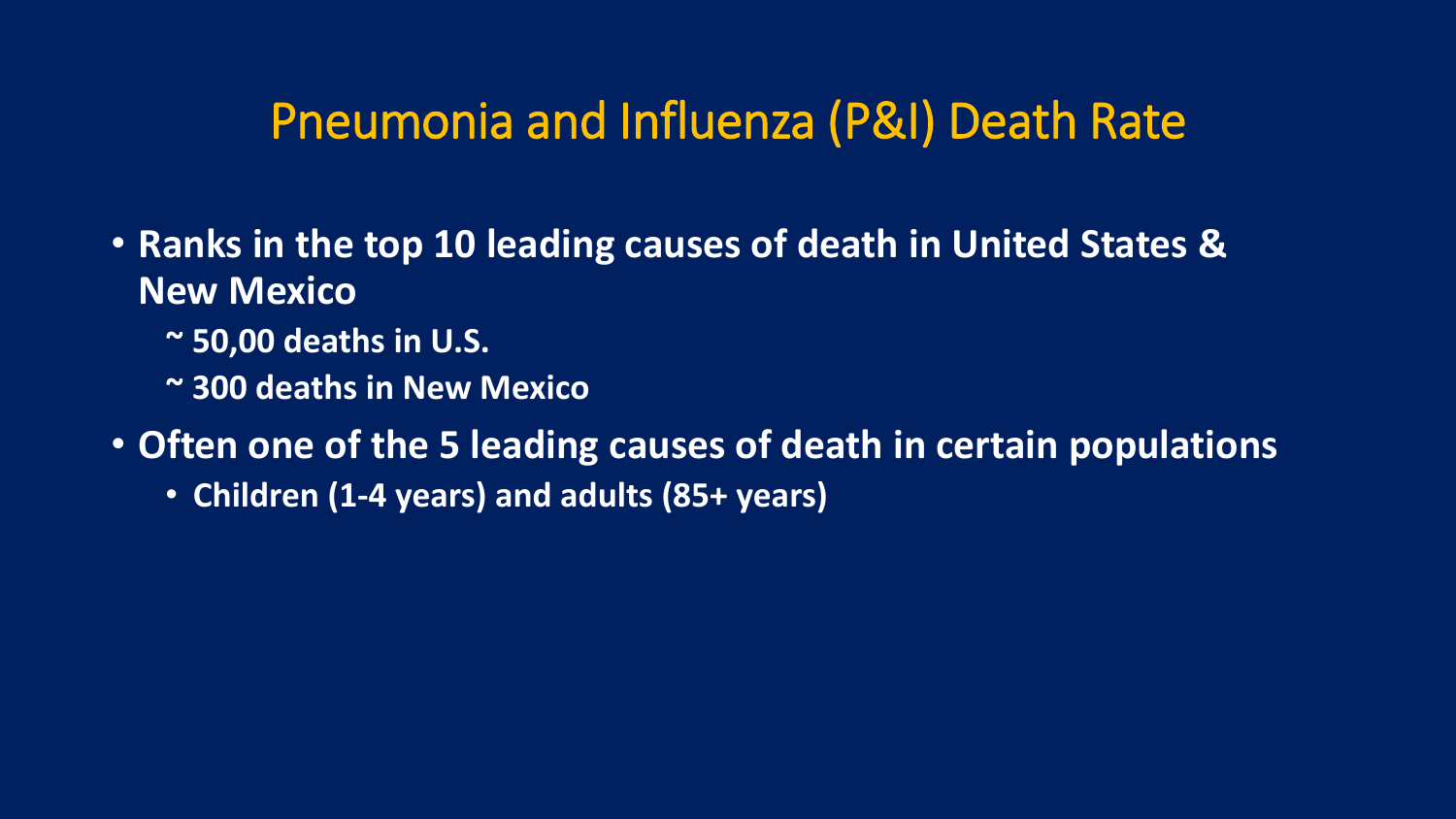### Pneumonia and Influenza Death Rate

| <b>Health Status Indicator</b>                                      | <b>Current NM Rate</b> | <b>NMDOH</b><br><b>Target</b> |
|---------------------------------------------------------------------|------------------------|-------------------------------|
| <b>Pneumonia and Influenza</b><br>death rate per 100,000 population | 17.1<br>(CY 2014)      | 15.0                          |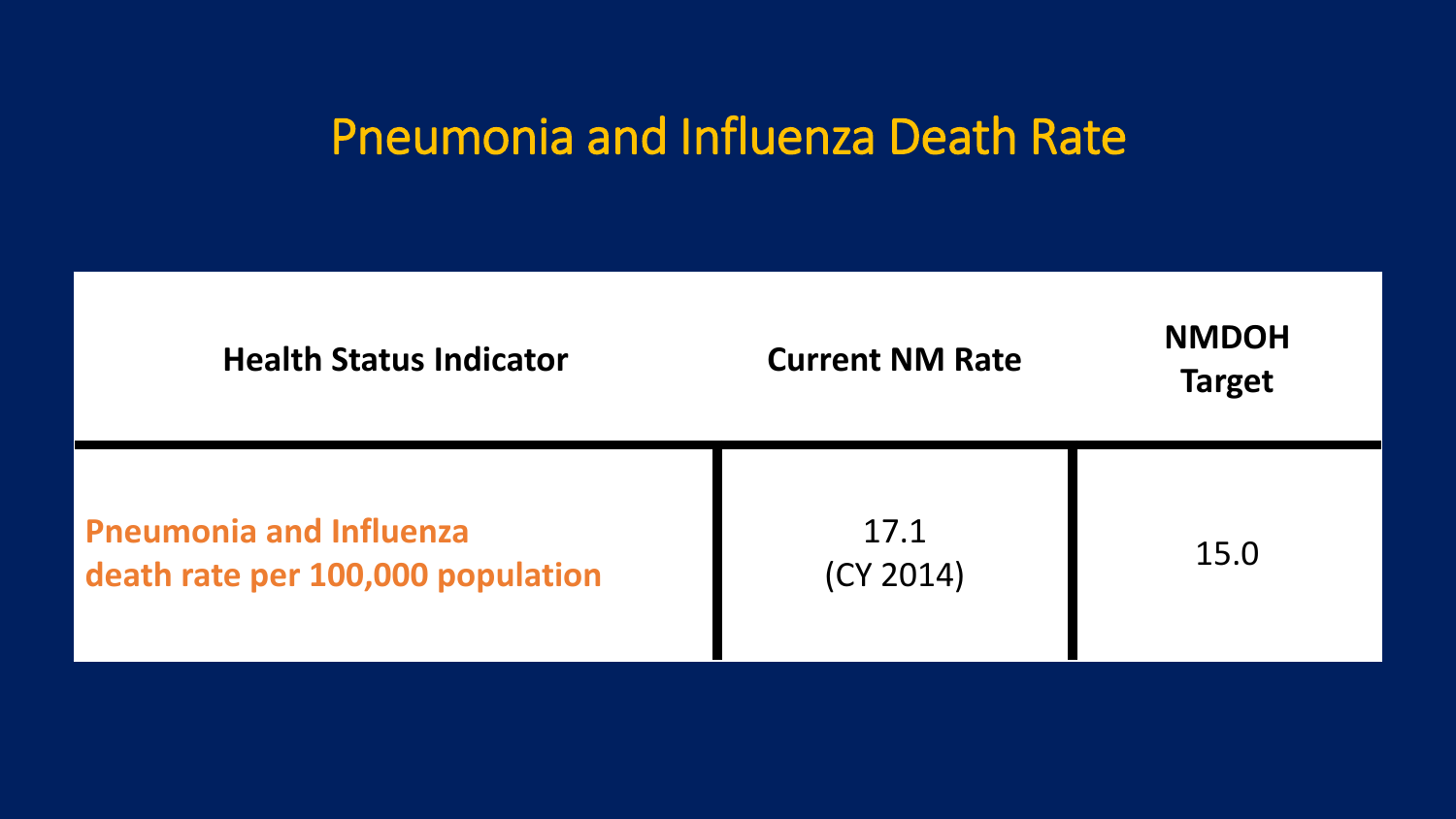## Pneumonia & Influenza Deaths in New Mexico by Race/Ethnicity, 2010-2014

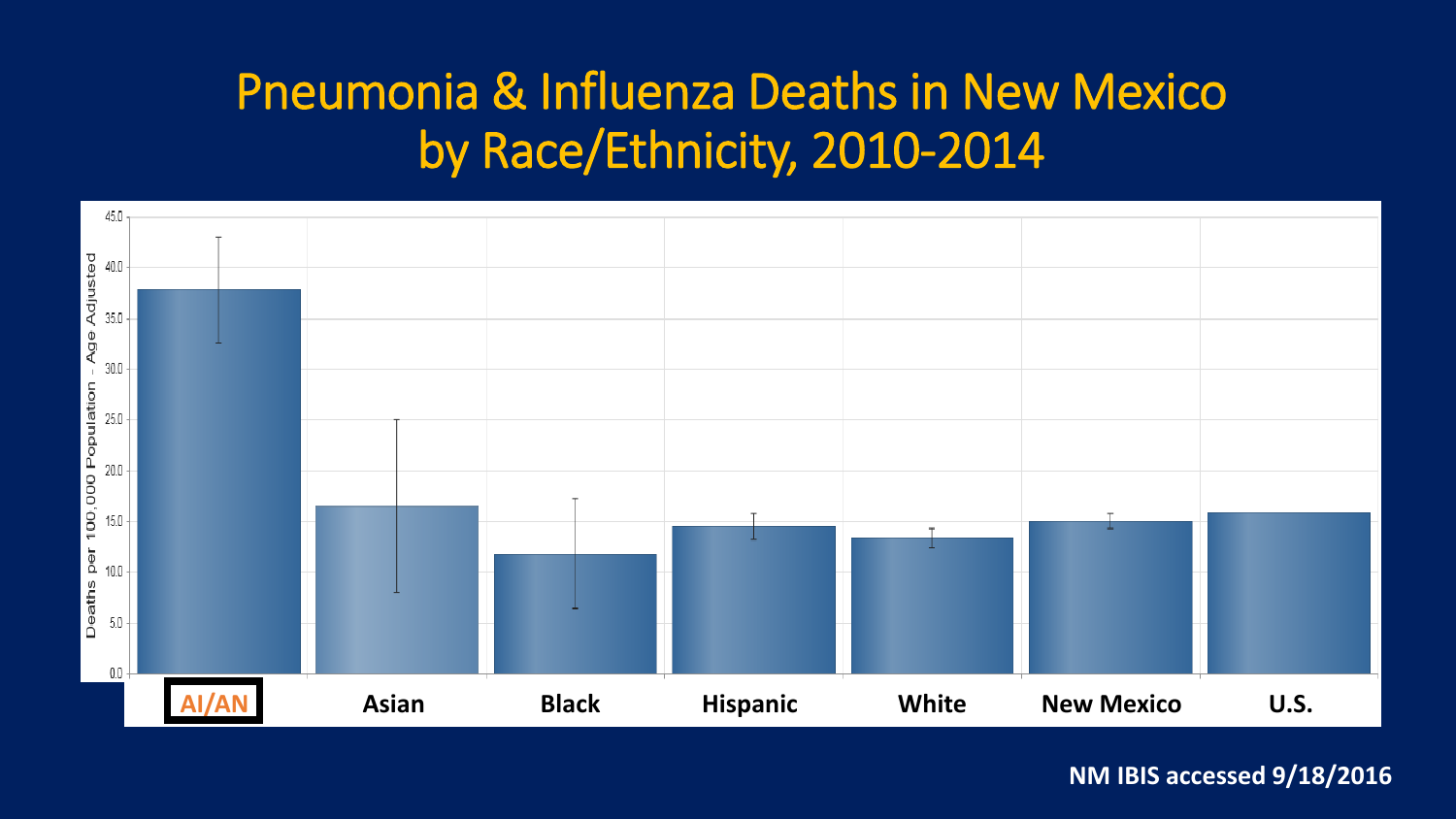## Pneumonia & Influenza Death Rate by New Mexico County, 2010-2014



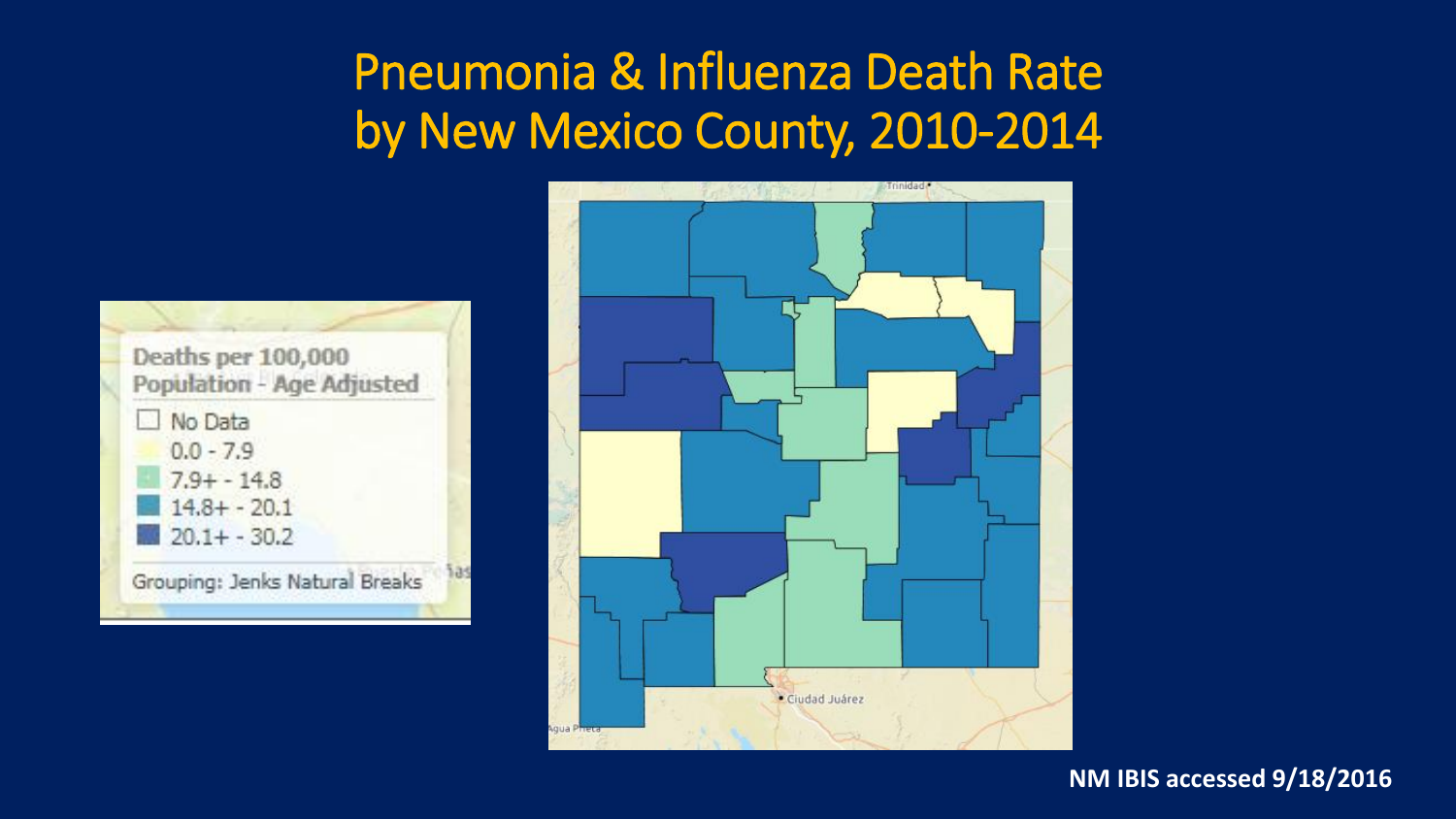## Influenza & Pneumonia Deaths by Age-Group and Sex, New Mexico 2012-2014

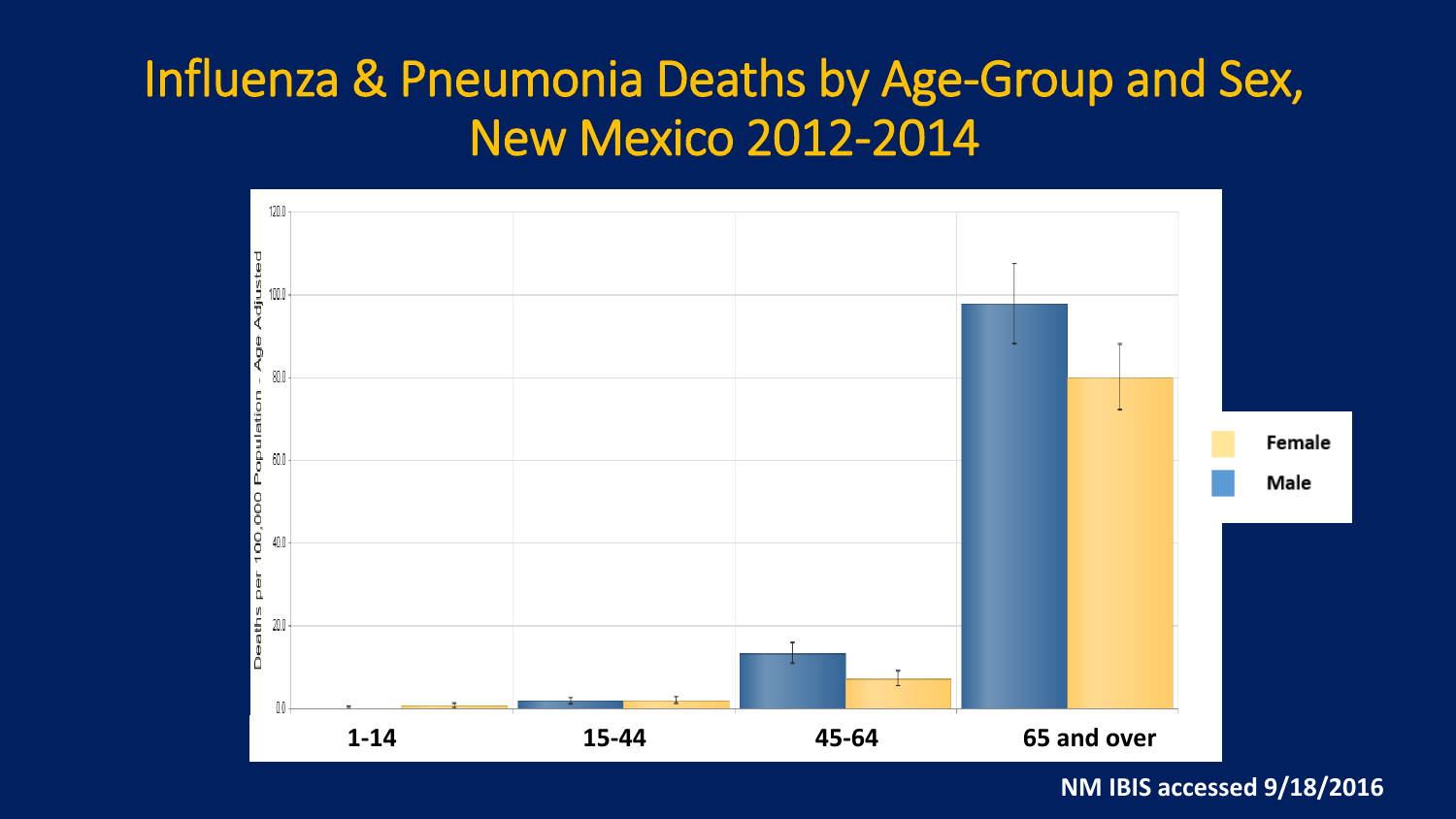## Invasive Pneumococcal Disease (IPD) Rate

| <b>Health Status Indicator</b>                               | <b>Current NM Rate</b> | <b>NMDOH</b><br><b>Target</b> |
|--------------------------------------------------------------|------------------------|-------------------------------|
| Invasive pneumococcal disease rate<br>per 100,000 population | 16.6<br>(CY 2014)      | 15.0                          |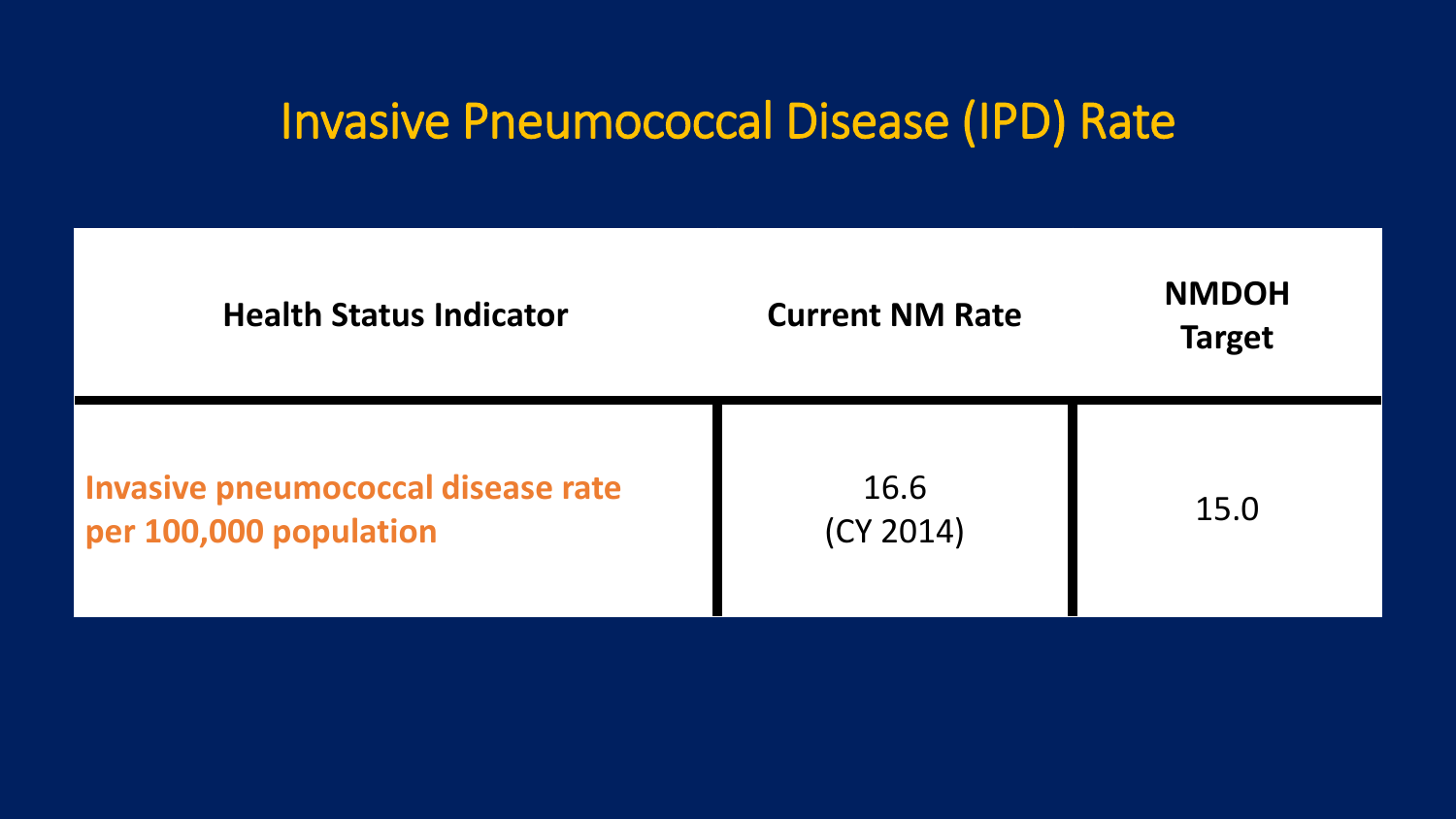#### IPD

- **US rate ~9 IPD cases/100K population**
- **NM rate almost 17 cases/100K population**
	- **Some NM counties and populations have rates 3 times the national rate**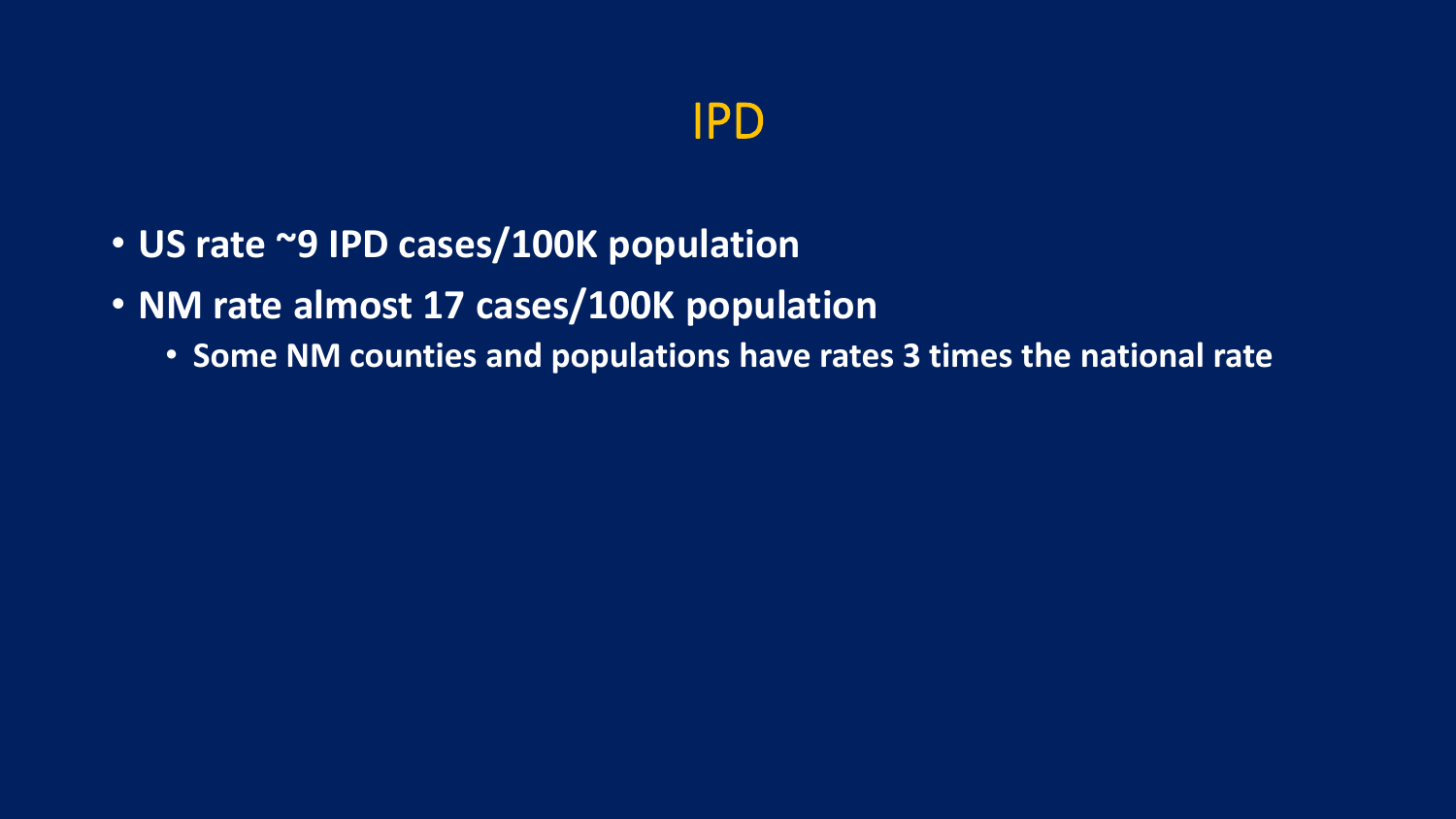## Streptococcus Pneumoniae Cases per 100,000 population by 5 year Age Groups

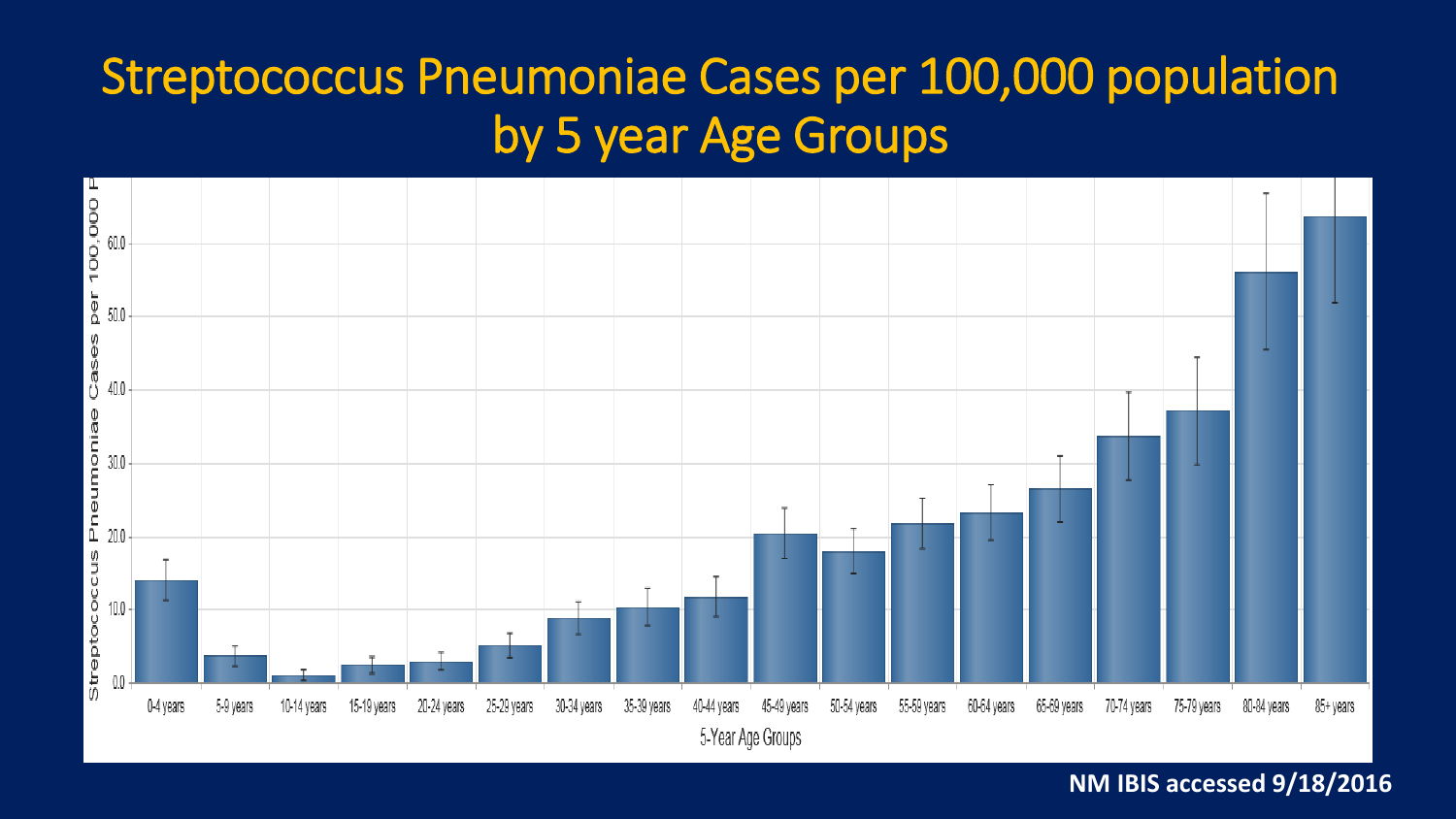## IPD in Persons Aged 65 Years and Older by Year, New Mexico and U.S. 2006-2014

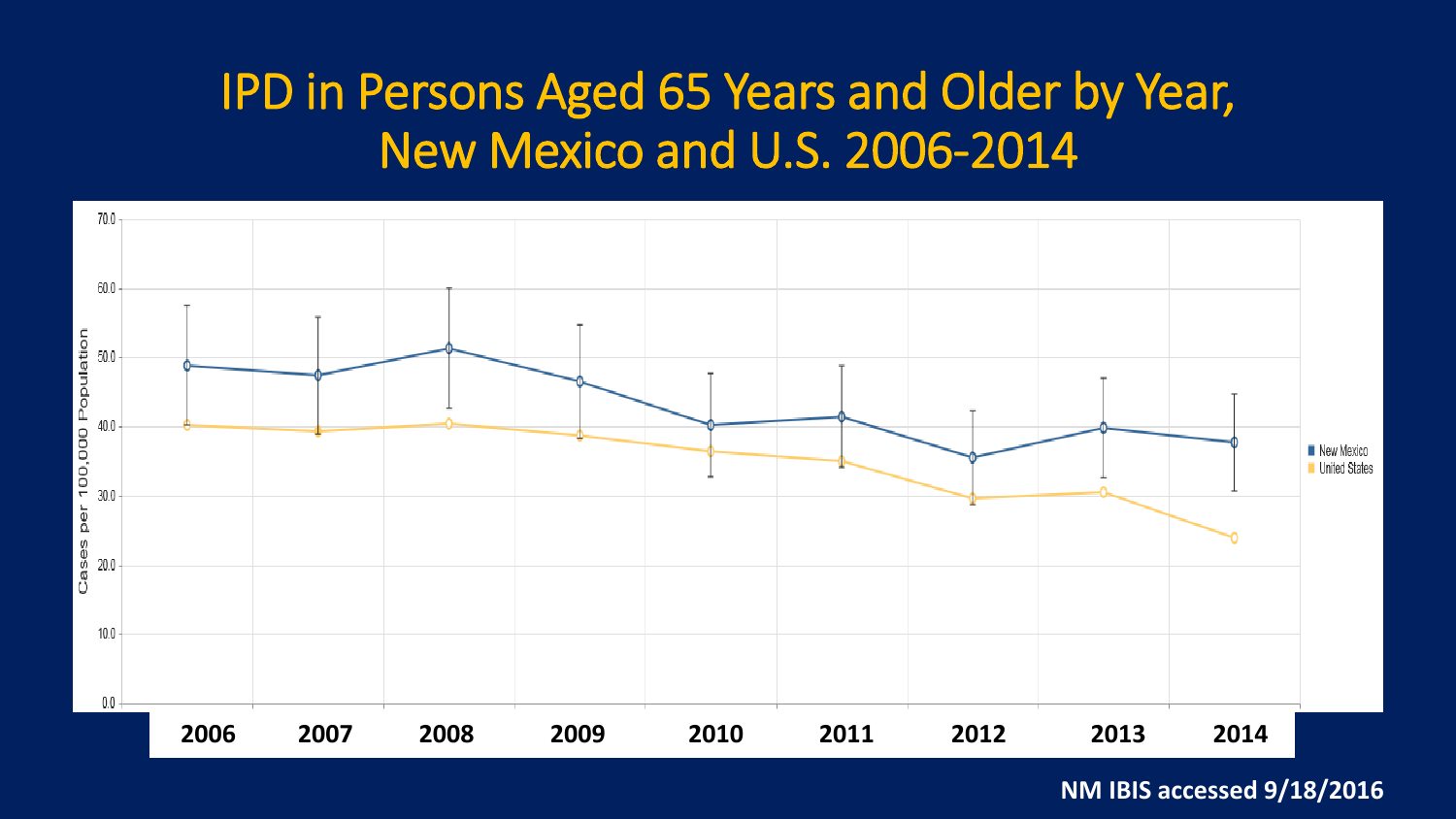#### Interventions to Improve HSIs

- **Increase awareness - both of physicians and patients**
	- **Education/information campaign**
- **Increase vaccination rates for both pneumococcal and influenza vaccines**
	- **Especially in high risk populations and the underserved**
- **Increase appropriate antibiotic and antiviral therapy**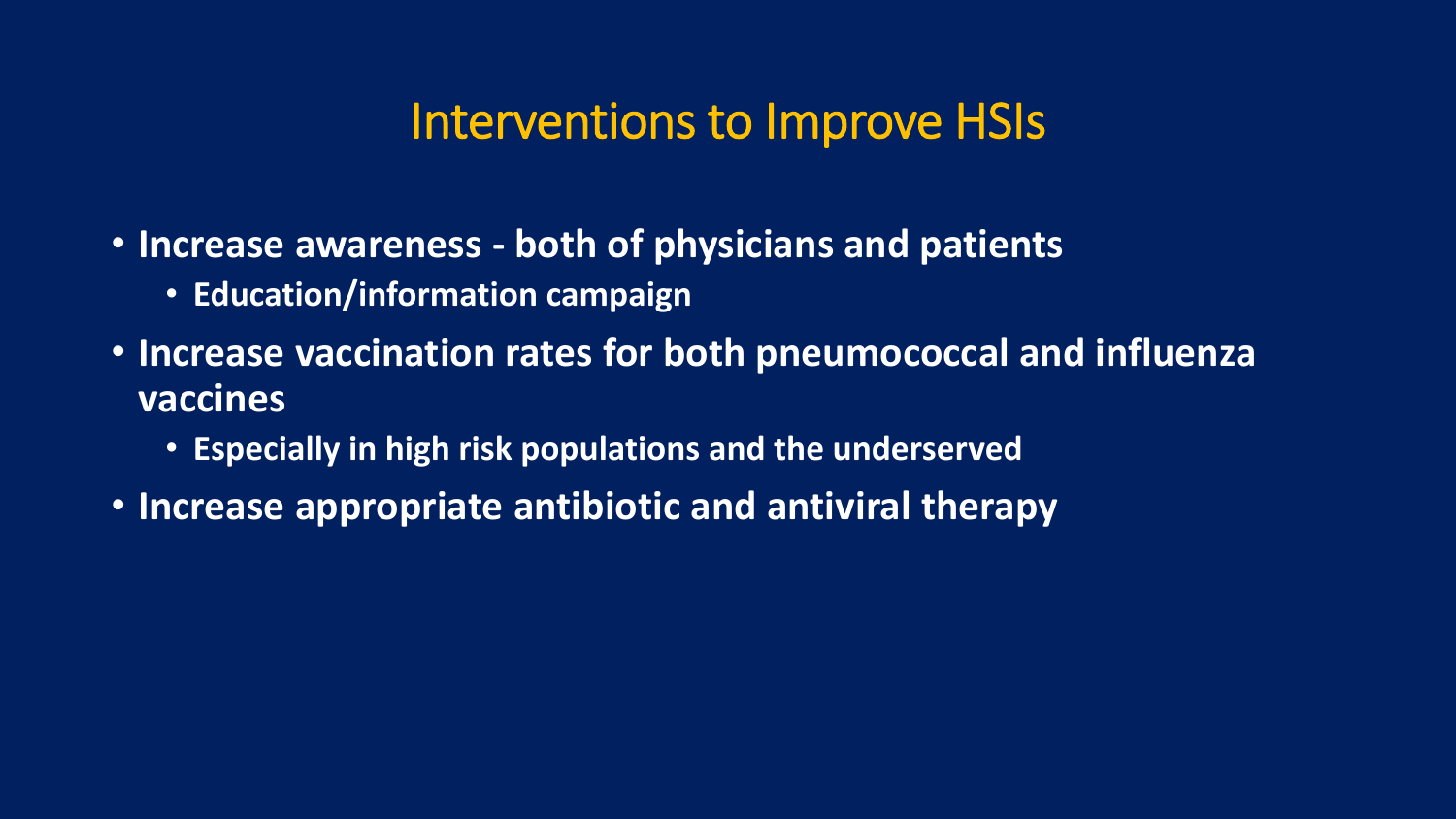#### NMDOH Initiatives

- **Collaborations – aimed at establishing appropriate age-based standards of care**
- **Immunization efforts - aimed at fostering the use of influenza and pneumococcal vaccines**
- **Antimicrobial use and stewardship – Everyone needs to be aware of the appropriate use of antibiotics and antivirals**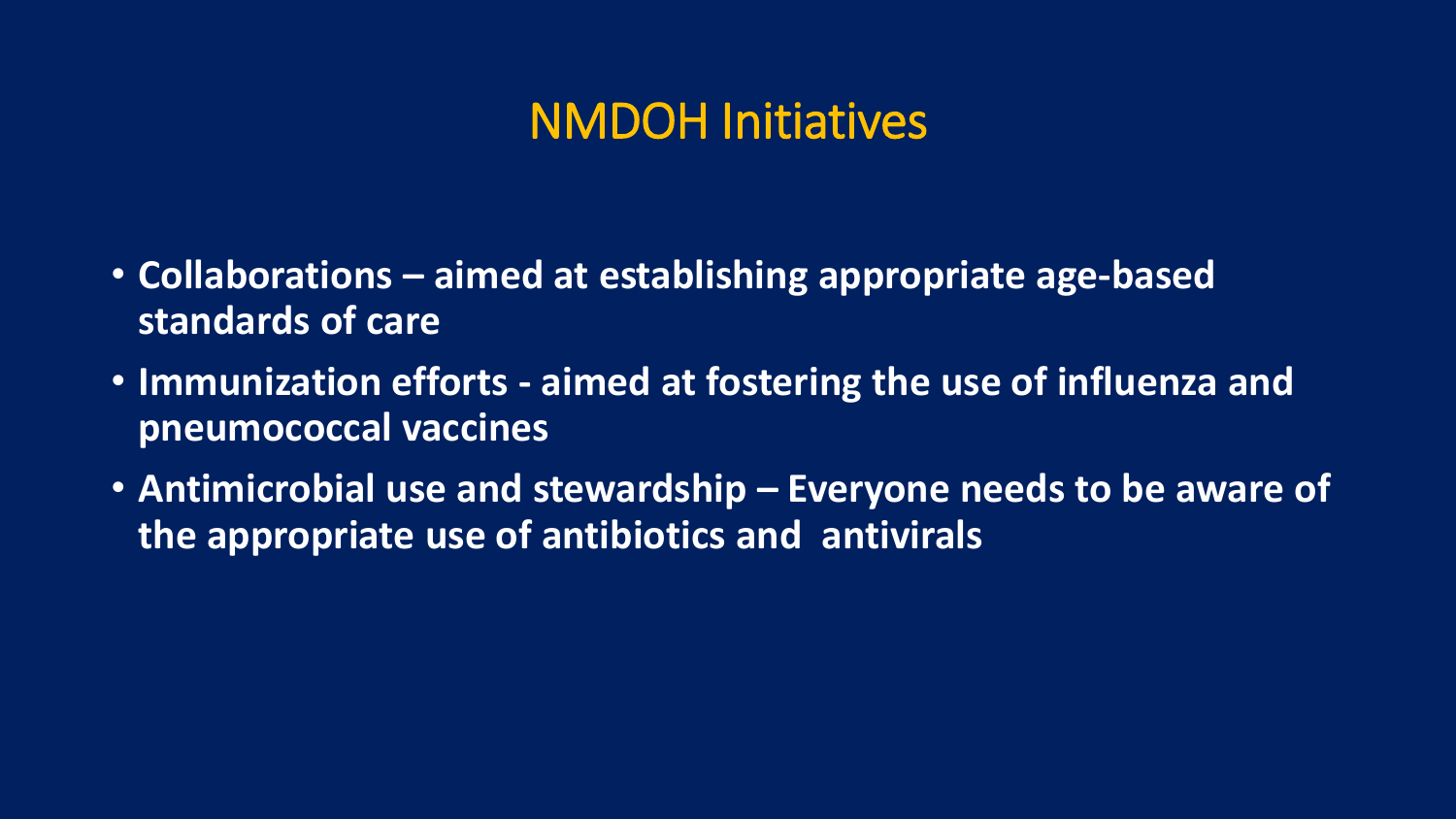## List of Collaborators

- **NMDOH Bureau of Vital Records and Health Statistics**
- **NMDOH Public Health Division – Immunization Program**
- **NMDOH Office of Policy and Accountability**
- **University of New Mexico**
- **New Mexico Immunization Coalition**
- **Office of the Medical Investigator**
- **NM Association for Professionals in Infection Control & Epidemiology**
- **Nursing Home Association**
- **Primary Care Association of**
- **Local hospital infection control practitioners**
- **Indian Health Services**
- **Local hospital infection control practitioners**
- **Tribal Epidemiology Centers**
- **Centers for Disease Control and Prevention**
- **National Emerging Infections Program**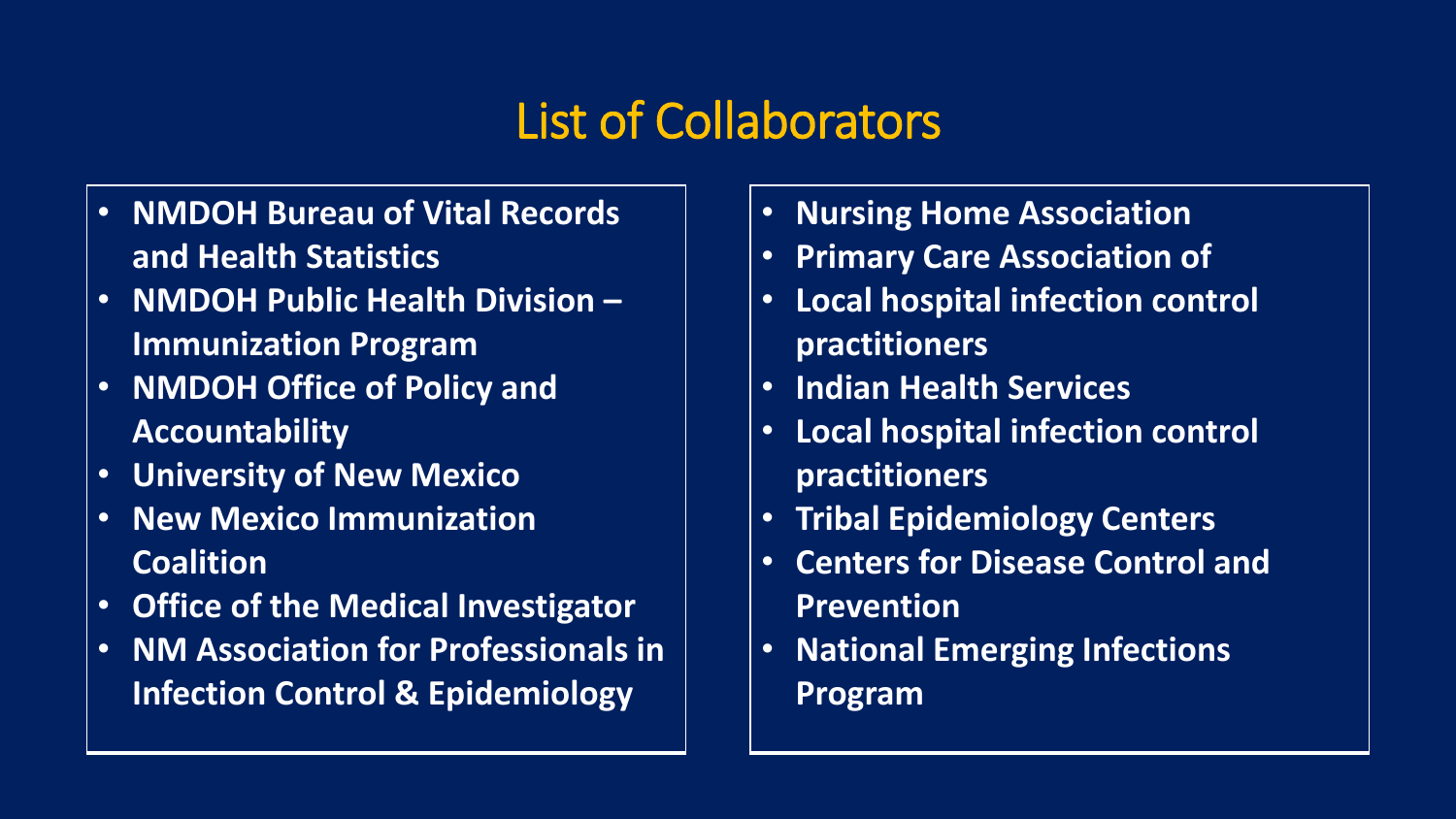## You Can Help!

- **Please assist us in making New Mexico healthier**
- **Join us in collaboration**
- **Assure you, your patients and your healthcare systems are providing the appropriate standards of care and are vaccinating yourselves and your patients**